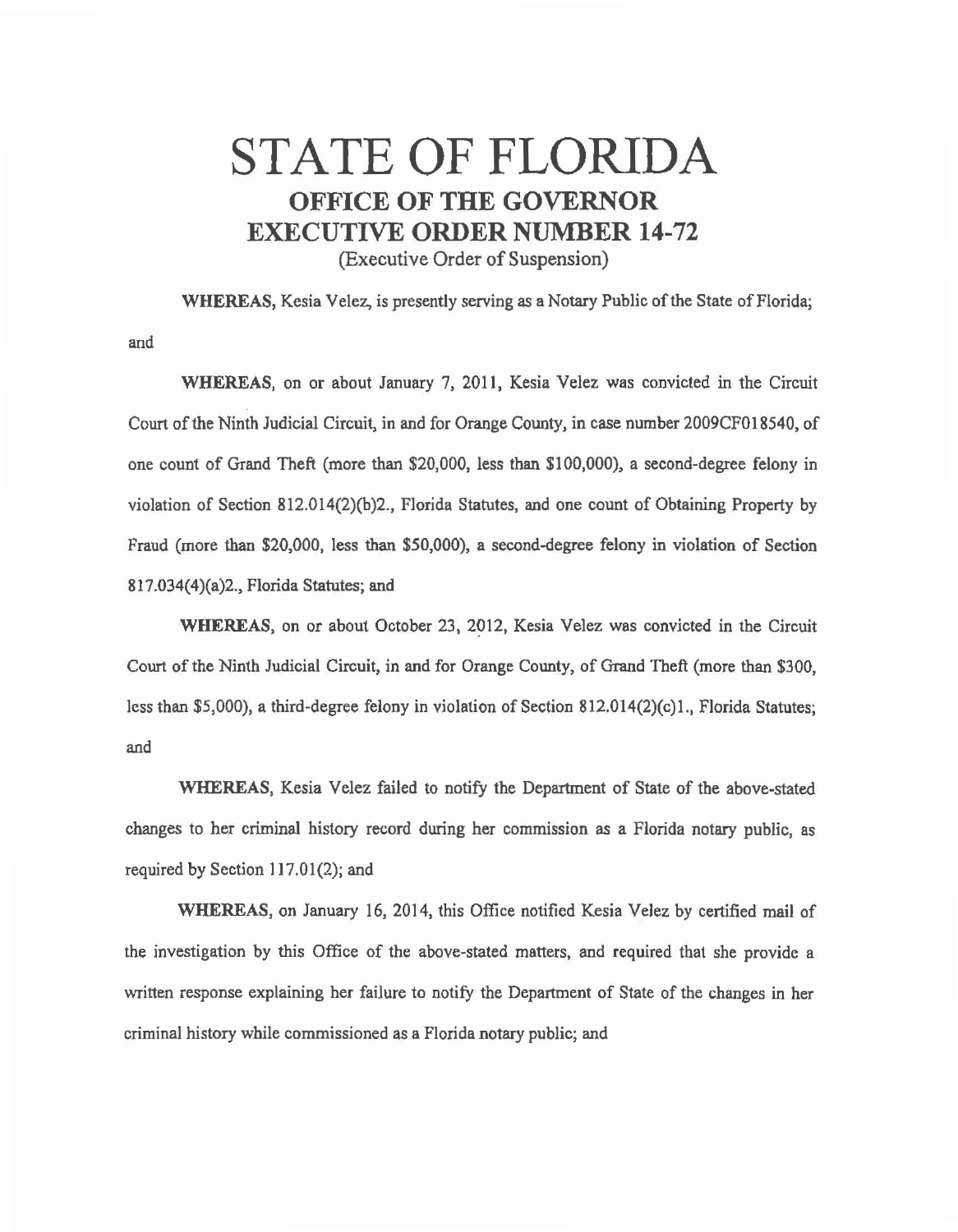WHEREAS, to date, this Office has not received the required response from Kesia

Velez; and

WHEREAS, the Governor is authorized by Article IV, Section 7 of the Florida Constitution to suspend from office by executive order an appointed public official for the commission of a felony; and

WHEREAS, it is in the best interests of the citizens of the State of Florida that Kesia Velez be immediately suspended from the public office, which she now holds, upon the grounds set forth in this Executive Order;

NOW, THEREFORE, I, RICK SCOTI, Governor of Florida, pursuant to Article IV, Section 7 of the Florida Constitution and Section 117.01(4), Florida Statutes, find and state as follows:

- A. Kesia Velez is a duly appointed Notary Public of the State of Florida, pursuant to Section 117.01, Florida Statutes.
- B. Kesia Velez is commissioned as a Florida notary public from March 3, 2013, through March 2, 2017.
- C. Kesia Velez was convicted of two felonies in Orange County in 2011, while commissioned as a Florida notary public.
- D. Kesia Velez was convicted of a felony in Orange County in2012, while commissioned as a Florida notary public.
- E. Kesia Velez failed to notify the Department of State of the changes to her criminal history record following her felony convictions in Orange County in 2011 and 2012, as required by Section 117.01(2), Florida Statutes.